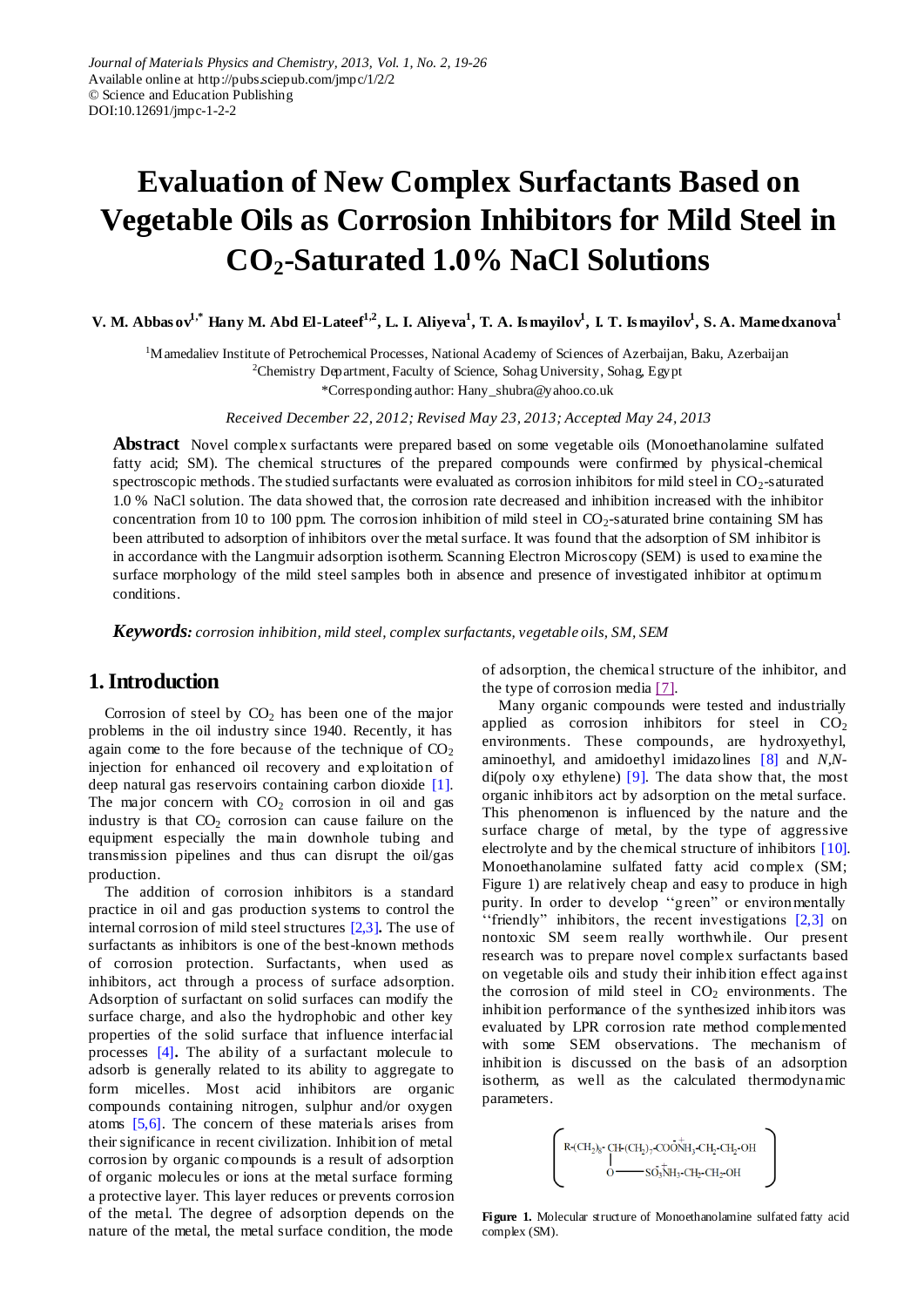# **2. Material and Methods**

## **2.1. Chemical Composition of Mild Steel Alloy C1018**

The rotating disk working electrodes for tests were made of mild steel grade 080A15 and have an area of 4.55

 $\text{cm}^2$  with a chemical composition (wt%) C 0.18%, Si 0.17%, Mn 0.70%, P 0.011%, S 0.03%, Ni 0.0%, Cr 0.01% and Fe balance. The data was provided by European Corrosion Supplies Ltd and by Energy dispersive X-ray fluorescence (EDRF, Figure 2) (HORIBA XGT-7000).



**Figure 2.** EDRF analysis of mild steel electrode surface

#### **2.2. Synthesis of Complex Surfactant**

The complex surfactant used as inhibitor is *Monoethanolamine* sulfated fatty acid *complex (SM)*. The inhibitor was synthesized in our laboratory based on different four types of vegetable oils  $(SM<sub>I</sub>$  based on sunflower oil,  $SM_{II}$  based on cottonseed oil,  $SM_{III}$  based on corn oil and  $SM_{IV}$  based on palm oil). The oil was hydrolyzed with solution of 25% NaOH for 7 hours at 90°C. This process yield in fatty acid sodium salt which is reacted with 37% HCl acid solution for extracting the fatty acids. Based on prepared fatty acid the sulfating syntheses were performed. The product is Sulfated fatty acid. The product was characterized by FT-IR spectroscopy (using a model FT-IR, Spectrum BX spectrometer using KBr disks). Sulfated fatty acid was taken at molar ratio 1:2 with *Monoethanolamine*. The components of reactions were mixed well for a period 30 min at 25°C. The chemical structure of the synthesized complex surfactant was characterized by using FT-IR, Spectrum BX spectrometer using KBr disks.

### **2.3. Corrosion Inhibition Test**

The aggressive solution, 1.0% NaCl, was prepared by dissolving of analytical grade NaCl in distilled water. The concentration range of the prepared inhibitors was from 10 to 100 ppm used for corrosion measurements.

#### **2.4. Corrosion Measurements**

To study the corrosion protection ability of the synthesized surfactants, one of the newest devices in recent years ACM, GILL AC was used. The apparatus consists of a personal computer HP Pavilion (monitor, CPU), a Potentiostat/Galvanostat model ACM GILL AC (UK), four pieces of glasses with a capacity of 4000ml, electrodes,  $CO<sub>2</sub>$  tank and installations-regulating the quantity fed  $CO<sub>2</sub>$ . A magnetic stirrer stirred the prepared

1.0% of the sodium chloride solution for 30 minutes in 4L beaker. The prepared solution poured into the four glass beakers (1000ml for each one). These beakers were, then placed on a heater at 50  $\mathbb C$  for 1 hour under a pressure of 0.9 bars carbon dioxide saturated the solution. The electrodes were immersed in the medium and are connected through a potentiometer ACM GILL AC. The surfaces of working electrode were cleaned by acetone before using. Electrodes are used for one time only. After 1 hour, except for one beaker, the remaining three were fed with the suitable amount of inhibitor and continued supply of  $CO<sub>2</sub>$  under 0.9 bar pressure till the end of the experiment.

A Core Running program (Version 5.1.3.) varied the potential of the working electrode through a potentiometer ACM instruments Gill AC. Gill AC technology allows measuring DC and AC signals using standard Sequencer software. A small sweep from typically,  $-10mV$  to  $+10$ mV, at 10mV min<sup>-1</sup> around the rest potential is performed. The Core Running program converts a corrosion current in mA cm<sup>-2</sup> to different relationships (building on the corrosion rate per time  $(mm year<sup>-1</sup>)$ , the metal loss per time (mg  $h^{-1}$ ).

Each experiment was performed with freshly prepared solution and clean set of electrodes. Measurements were conducted at temperature  $50^{\circ}$ C for the investigated NaCl solution. For this purpose, magnetic stirrer with heater (115V, 50/60 Hz) was used.

#### **2.5. Surface Characterization**

In order to observe any changes in surface morphologies of the mild steel samples after testing, the specimens were first immersed in the aggressive media with and without an inhibitor  $SM_{III}$  for 5 days, then cleaned with bi-distilled water and acetone, and dried with cool air. Then the morphology of the tested sample was observed by using scanning electron microscope (JEOL, model 5300).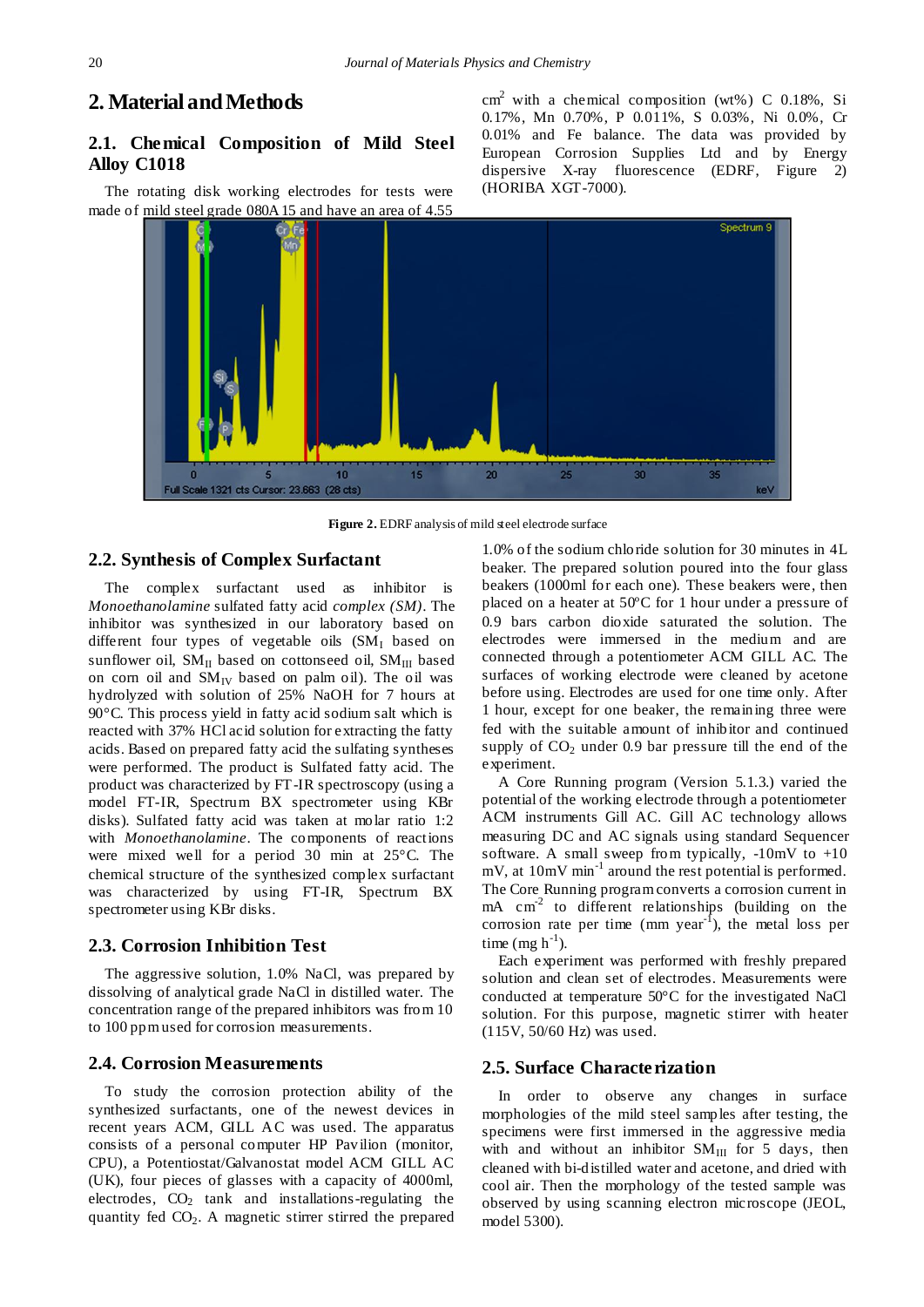# **3. Results and Discussion**

## **3.1. Chemical Structure of the Synthesized Surfactants**

The structural characteristics of purified products of synthesized acids (fatty acid and sulfated fatty acid) were confirmed by FT-IR spectroscopy in the range 4000–500  $cm^{-1}$  as shown in Figure 3. The spectrum showed that, peak at about 1709  $\text{cm}^{-1}$  is duo to the C=O carbonyl group of the carboxylic group, whereas the peak at 1490 cm−1 arises due to C=C bond. This bond was broken after sulfating process. The peak at 1366 cm<sup>-1</sup> is due to S-O stretching absorption bands. It indicates the almost complete removal of C=C bond by addition process. The FT-IR absorption spectra for the synthesized complex surfactants showed, an absorption band at the 2330-2350

 $cm<sup>-1</sup>$  region for all prepared complexes, indicating that the amine band was disappearing by emerging ammonium ion  $(RN<sup>+</sup>H<sub>3</sub>)$ . In addition, there was a strong band at 855-908  $\text{cm}^{\text{-1}}$ , indicating the presence of multiple (CH<sub>2</sub>) groups. The very strong bands at the  $2846-2855$  cm<sup>-1</sup> region for the prepared compound were due mainly to the methyl asymmetric stretching vibration. The sharp band at 2925-  $2966 \text{ cm}^{-1}$  was observed for all prepared surfactants due to the stretching vibration of the symmetric methylene group. The strong band at  $1725-1740$  cm<sup>-1</sup> for all compounds indicating to the increasing C=O group frequency due to occurring a link between the acid proton with the amino nitrogen that leads to increasing the attraction of electrons from carbonyl group. The peak at  $1377 \text{ cm}^{-1}$  is due to S-O stretching absorption bands. The FT-IR absorption spectra confirmed that the disappearance of -OH band of acid in sulfated fatty acid.



Figure 3. FT-IR spectrum of (a) Fatty acids derived from palm oil, (b) Fatty acids after sulfating process.

## **3.2. Inhibition of Mild Steel in CO2-Saturated Solution by Synthesized Surfactants**

The synthesized inhibitors were tested with linear polarization- resistance corrosion rate (LPR) and rotatingcylinder-electrode (RCE) techniques. In all cases, tests were performed on mild steel under  $CO_2$ -saturated 1.0% NaCl solution. The bubble-test method involves evaluating the corrosion of a given metal in simulated brine saturated with  $CO<sub>2</sub>$  at a temperature equivalent to that in the field. During the test,  $CO<sub>2</sub>$  gas is sparged continuously into the test solution. The rate of corrosion is determined instantaneously with the LPR technique,

Figure 4 shows that, the change in corrosion rate (CR) with time for mild steel in  $CO_2$ -saturated 1.0% NaCl solution containing different concentrations form inhibitor SM<sub>I</sub> at 50 °C. The inhibitor was added after 1 hour of exposure because at this time the corrosion potential got stable, allowing the measurement of the CR prior the injection of the inhibitor. The initial corrosion rate, without inhibitor, was measured to be between 2.59 and

 $3.784$ mm y<sup>-1</sup>. It was found from Figure 4 the corrosion rate, in the absence of inhibitor, tends to increase with time. The increase in CR has been attributed to the galvanic effect between the ferrite phase and cementite  $(Fe<sub>3</sub>C)$  which is a part of the original steel in the nonoxidized state and accumulates on the surface after the preferential dissolution of ferrite ( $\alpha$ -Fe) into Fe<sup>2+</sup> [\[11\].](#page-6-8)  $Fe<sub>3</sub>C$  is known to be less active than the ferrite phase. Therefore, there is a preferential dissolution of ferrite over cementite, working the former as the anode and latter as the cathode, favoring the hydrogen evolved reaction (HER) during the corrosion proces[s \[12,13\].](#page-6-9)

The corrosion parameters were calculated on the basis of LPR corrosion rate test. The inhibition efficiency (*η*%) was calculated according to the following equation:

$$
\eta\% = \frac{CR_0 - CR_1}{CR_0} \times 100\tag{1}
$$

where  $CR_0$  is the corrosion rate without inhibitor and  $CR_i$ is the corrosion rate when inhibitor is present. The obtained experimental results show that, the addition of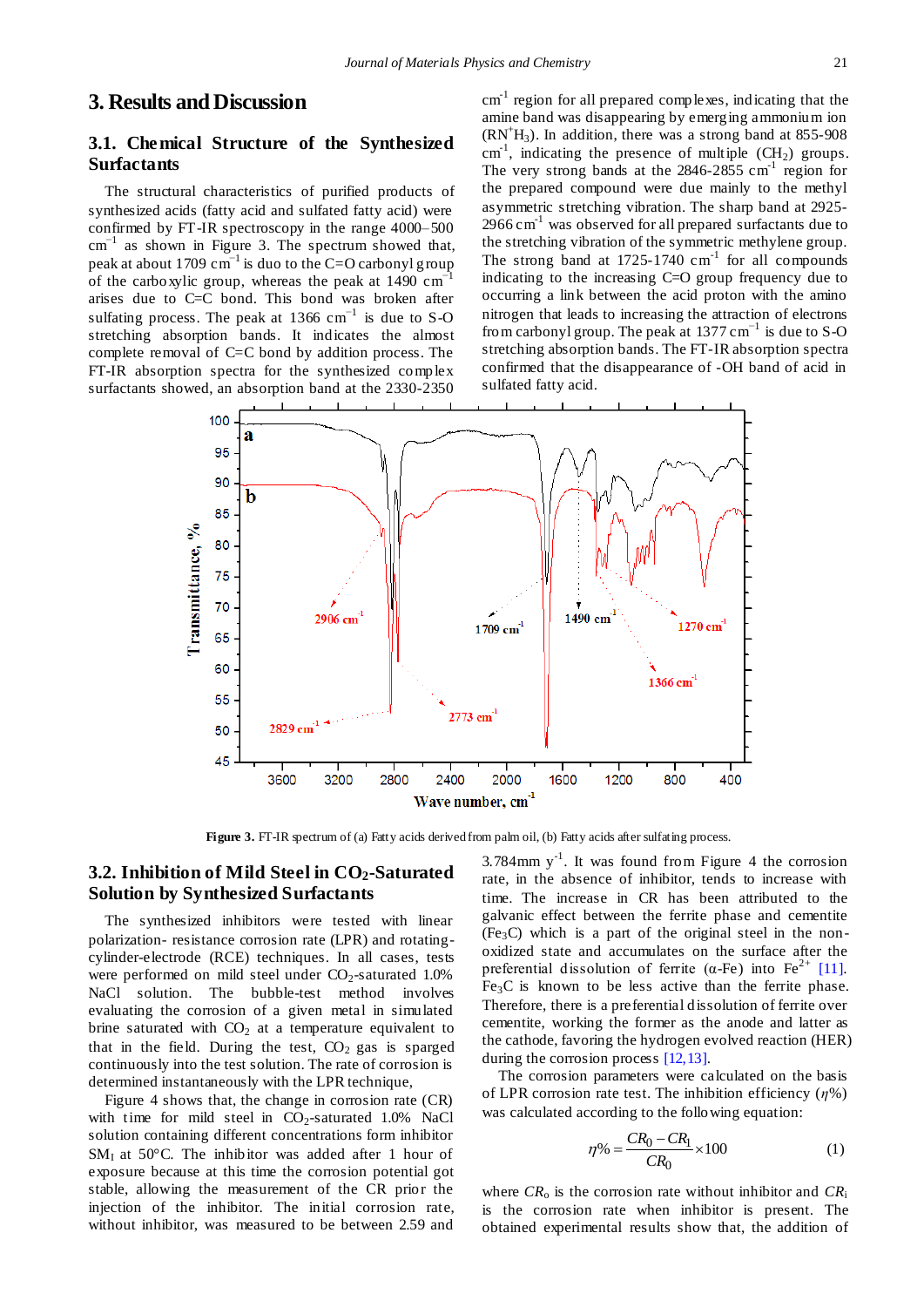the under testing surfactants greatly decreases the corrosion rate of mild steel in the given aggressive media, the corrosion rate decreases as the inhibitor concentration increases, getting maximum inhibition efficiency 99.92% at 100 ppm after 20 hour of exposure for  $SM_{III}$  [\(Table 1\)](#page-3-0).

This trend may results from the fact that adsorption and surface coverage increase with the increase in concentration; thus the surface is efficiently separated from the medium  $[14]$ .

**Table 1. The corrosion parameters obtained from LPR corrosion rate measurements for mild steel electrode in CO2-saturated 1.0% solution of NaCl in the absence and presence of various concentrations of SM obtained based on vegetable oils at 50°C**

<span id="page-3-0"></span>

| Inhibitor                                     | Concentration of inhibitors,<br>ppm | Corrosion rate<br>(mm/year) | Surface coverage<br>$\theta$ | The inhibition<br>efficiency, $\eta$ % |
|-----------------------------------------------|-------------------------------------|-----------------------------|------------------------------|----------------------------------------|
| CO2-saturated 1.0 % NaCl<br>without inhibitor | 0.0                                 | 3.784                       | -----                        | -----                                  |
| SMI                                           | 10                                  | 0.441                       | 0.883                        | 88.33                                  |
|                                               | 25                                  | 0.279                       | 0.926                        | 92.60                                  |
|                                               | 50                                  | 0.179                       | 0.952                        | 95.24                                  |
|                                               | 75                                  | 0.068                       | 0.981                        | 98.18                                  |
|                                               | 100                                 | 0.003                       | 0.990                        | 99.90                                  |
| <b>SMII</b>                                   | $10\,$                              | 0.397                       | 0.894                        | 89.49                                  |
|                                               | 25                                  | 0.329                       | 0.913                        | 91.30                                  |
|                                               | 50                                  | 0.147                       | 0.961                        | 96.11                                  |
|                                               | 75                                  | 0.082                       | 0.978                        | 97.82                                  |
|                                               | 100                                 | 0.010                       | 0.997                        | 99.70                                  |
| <b>SMIII</b>                                  | 10                                  | 0.374                       | 0.900                        | 90.09                                  |
|                                               | 25                                  | 0.109                       | 0.971                        | 97.10                                  |
|                                               | 50                                  | 0.059                       | 0.984                        | 98.42                                  |
|                                               | 75                                  | 0.037                       | 0.990                        | 99.00                                  |
|                                               | 100                                 | 0.002                       | 0.999                        | 99.92                                  |
| <b>SMIV</b>                                   | 10                                  | 0.562                       | 0.851                        | 85.13                                  |
|                                               | 25                                  | 0.446                       | 0.881                        | 88.19                                  |
|                                               | 50                                  | 0.249                       | 0.933                        | 93.39                                  |
|                                               | 75                                  | 0.134                       | 0.964                        | 96.46                                  |
|                                               | $100\,$                             | 0.051                       | 0.986                        | 98.63                                  |

[Table 1](#page-3-0) shows the calculated values of corrosion rates, the inhibition efficiencies and the surface coverage in the absence and presence of different concentrations of different inhibitors at 50°C. The data exhibited that, the corrosion rates, the inhibition efficiencies and the surface coverage are found to depend on the concentrations of the inhibitors. The corrosion rates (CR) decreased, and the inhibition efficiencies (η%) and the surface coverage (θ) increased with the increase of the surfactant concentrations. This indicates that the inhibitory action of the inhibitors against mild steel corrosion can be attributed to the adsorption of these molecules on the metal surface, limits the dissolution of mild steel, and the adsorption amounts of surfactants on mild steel increased with the concentrations in the corrosive solutions. This ability of formation of protective surface layers increased with the increase of surfactant concentration.

The results also show that the inhibition efficiencies in the case of surfactant complex obtained on the basis of corn oil are higher compared with those of inhibitors obtained based on other oils at the same conditions (Figure 5), and the results showed the following trend at 100 ppm of different inhibitors:

#### $SM_{III} > SM_I > SM_{II} > SM_{IV}$

This behavior may be due to the difference in fatty acids compositions of the investigated oils. The fatty acid composition of oils from vegetable sources varies depending on plant origin and sort [\[15\].](#page-6-11) The inhibition efficiency values of inhibitors depend on the molecular weight. The  $\eta$ % values of inhibitor SM<sub>III</sub> are higher than those of other inhibitors, due to the larger molecular weight of the former compared with that of the latter. The molecular weight of investigated compounds increased in the following order:

#### $SM_{III} (463) > SM_{I} (462) > SM_{II} (459) > SM_{IV} (453)$

The high  $\theta$  value [\(Table 1\)](#page-3-0) near unity indicates almost a full coverage of the metal surface with adsorbed surfactant molecules. Conclusively, the surfactant inhibitor having *θ* near unity is considered as a good physical barrier shielding the corroding surface from corrosive medium and dumping the corrosion rate of mild steel significantly.

Figure 5 shows the variation of the corrosion rate with time for mild steel in  $CO<sub>2</sub>$ -saturated 1.0% NaCl solution containing 100 ppm from SM based on all oils at  $50^{\circ}$ C. This plot indicates that, the presence of different inhibitors decreases the rate of corrosion. However, the maximum decreased in corrosion rate was observed for the inhibitor  $SM<sub>III</sub>$ . The highest inhibition efficiency of the investigated inhibitors may be attributed to the following reasons:

**I.** The higher electron density on the functional groups (N, O and S) leads to easier bond formation, greater adsorption, and consequently, higher inhibitio[n \[15\].](#page-6-11)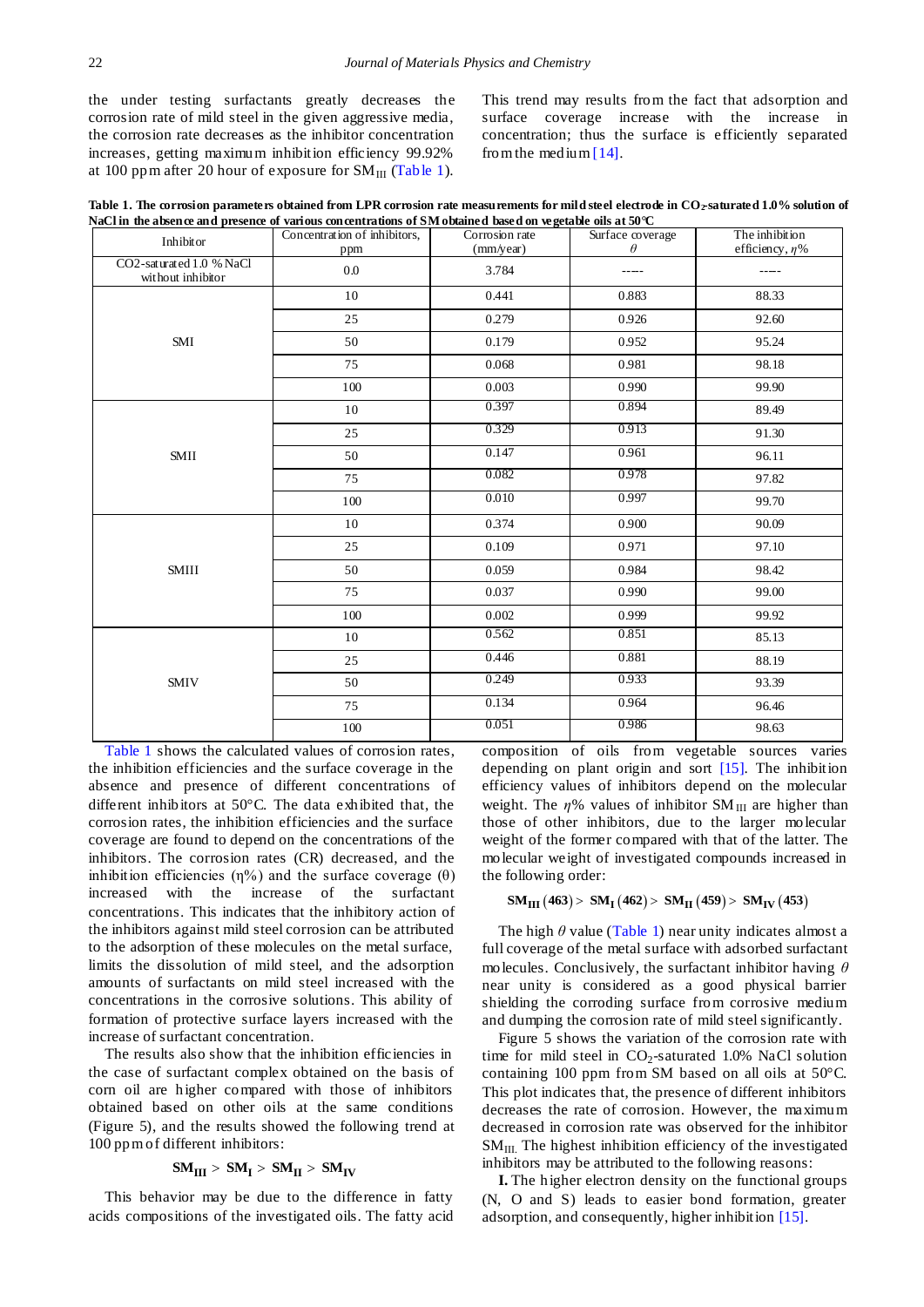

**Figure 4.** Variation of the Corrosion rate with time for mild steel in CO -saturated 1.0% NaCl solution containing different concentrations of SM at 2 I  $50^{\circ}$ C

Time, hour



**Figure 5.** Variation of the Corrosion rate with time for mild steel in CO<sub>2</sub>-saturated 1.0% NaCl solution containing 100 ppm of SM at 50 °C

## **3.3. Adsorption Isotherm and Thermodynamic Parameters for the Corrosion Process**

The extent of corrosion inhibition depends on the surface conditions and mode of adsorption of inhibitors [\[14\].](#page-6-10) Assuming that the corrosion on the covered parts of the surface is equal to zero and that the corrosion takes place only on the uncovered parts of the surface, the degree of coverage (*θ*) was calculated from:

$$
Surface\ cov\ erage(\theta) = \theta = 1 - \frac{CR_i}{CR_0}
$$
 (2)

where  $CR_0$  and  $CR_i$  are the uninhibited and inhibited corrosion rates. In order to get more information about the mode of adsorption of the complex surfactants on the surface of the investigated metal at  $50^{\circ}$ C, the data obtained from LPR corrosion rate have been tested with several adsorption isotherms. Langmuir adsorption isotherms [\[17\]](#page-6-13) were found to fit well with the experimental data. The adsorption isotherm relationship of Langmuir is represented by the following equation:

$$
\frac{C_{inh}}{\theta} = C_{inh} + \frac{1}{K_{ads}}\tag{3}
$$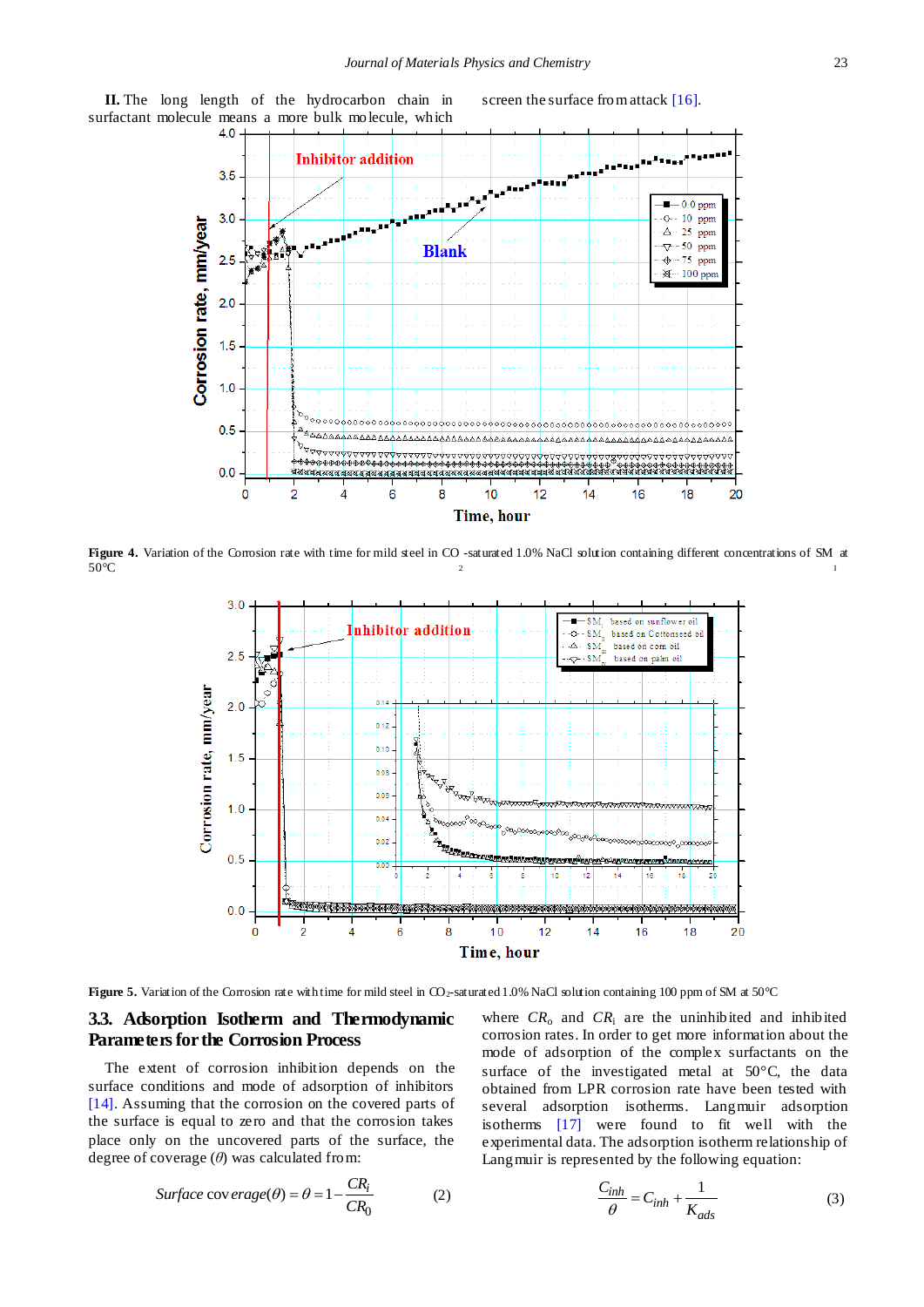$C_{\text{inh}}$  is the inhibitor concentration,  $\theta$  is the surface covered and  $K_{ads}$  is the adsorption coefficient which is evaluated from the plots and is related to the standard free energy of adsorption,  $\Delta G^o_{ads}$  by [\[18\]:](#page-7-0)

$$
K_{ads} = \frac{1}{55.5} \exp(-\frac{\Delta G_{ads}^0}{RT})
$$
 (4)

The plot between  $C_{\text{inh}}/\theta$  versus  $C_{\text{inh}}$  gave a straight line (Figure 6), which suggests that the adsorption of the inhibitor molecules on the metal surface obeyed the Langmuir adsorption model [\[19\].](#page-7-1) The values of the linear regression coefficient (R), slope and adsorption coefficients of the different SM inhibitors are listed in [Table 2.](#page-5-0) The correlation coefficient values (R> 0.996) indicate that the inhibition of the mild steel by investigated surfactants was attributed to the adsorption of the inhibitor molecules on the metal surface. The calculated values of  $K_{\text{ads}}$  and  $\Delta G_{ads}^{\circ}$  are given in <u>Table 2</u>.

The high values of  $K_{ads}$  for studied inhibitors more than 8.45  $\times$ 10<sup>4</sup> indicate strongest adsorption on the mild steel surface in  $CO_2$ -saturated 1.0% NaCl solution. It is also noted that, the high values of  $K_{ads}$  for inhibitor  $\mathbf{SM}_{III}$ indicate stronger adsorption on the mild steel surface than the other inhibitors. Large values of  $K_{\text{ads}}$  imply more efficient adsorption hence better inhibition efficiency [\[14\].](#page-6-10) The large value of  $K_{\text{ads}}$  obtained for the investigated

surfactants agree with the high inhibition efficiency obtained.

The value and sign of  $\Delta G^{\circ}_{ads}$  provide information about the mechanism of the inhibitor molecules adsorption at the metal surface. The negative values of  $\Delta G^{\circ}_{ads}$  indicate that the inhibitor molecules adsorbed spontaneously onto the metal surface [\[18\].](#page-7-0) On the other hand, the  $\Delta G_{ads}^{\circ}$  values describe the type of inhibitor molecule adsorption on the metal surface. It is generally accepted that the values of  $\Delta G_{ads}^{\circ}$  around 20kJ mol<sup>-1</sup> or less is assumed for electrostatic interactions exist between inhibitor and the charged metal surface (physisorption) [\[20\].](#page-7-2) Values of 40  $kJ$  mol<sup>-1</sup> or more indicate charge transferring from organic specie to the metal surface, to form a coordinate type of metal bond (Chemisorption) [\[18\].](#page-7-0) It is clear from [Table 2](#page-5-0) that, the values of  $\Delta G_{ads}^o$  in our measurements are ranged between -40.98 and  $-44.23 \text{kJ}$  mol<sup>-1</sup>, which suggests the adsorption of inhibitor molecules onto the metal surface as chemisorption. Chemisorption of the surfactant molecules could occur due to the formation of links between the d orbital of iron atoms, involving the displacement of water molecules from the metal surface, and the lone  $sp^2$ electron pairs present on the N, S and/or O atoms of the inhibitor.



**Figure 6.** Langmuir adsorption isotherm ( $C_{\text{inh}}$ / $\theta$ vs.  $C_{\text{inh}}$ ) fitting of the obtained from LPR corrosion rate data for mild steel in CO<sub>2</sub> saturated 1.0% NaCl solution containing various concentrations of SM inhibitors at 50 °C

**Table 2. Thermodynamic parameters for the adsorption of the studied surfactants on mild steel electrode in CO2- saturated 1.0% NaCl solution**

<span id="page-5-0"></span>

| Inhibitors              | Slope | Regression<br>coefficients/ | $K_{\text{ads}}$<br>M <sup>-1</sup> $\times$ 10 <sup>4</sup> | $\Delta G_{ads}^o$<br>$kJ \, mol-1$ |
|-------------------------|-------|-----------------------------|--------------------------------------------------------------|-------------------------------------|
| $SM_{I}$                | L.O4  | 0.987                       | 9.81                                                         | -42.34                              |
| $SM_{II}$               | 1.07  | 0.988                       | 9.02                                                         | $-41.12$                            |
| $SM_{III}$              |       | 1999                        |                                                              | 44.23                               |
| $\text{SM}_{\text{IV}}$ | 80.   |                             |                                                              |                                     |

# **3.4. Surface Characterization by Scanning Electron Microscopy**

Figure 7 a, b shows SEM image of the surface of the mild steel specimen after immersion in  $CO<sub>2</sub>$ -saturated 1.0% NaCl solution for 5 days in the absence and presence of 100 ppm  $SM_{III}$  at 50 °C. The micrograph reveals that (Figure 7a), the surface is strongly damaged in the absence of the inhibitor (Thick porous layer of corrosion product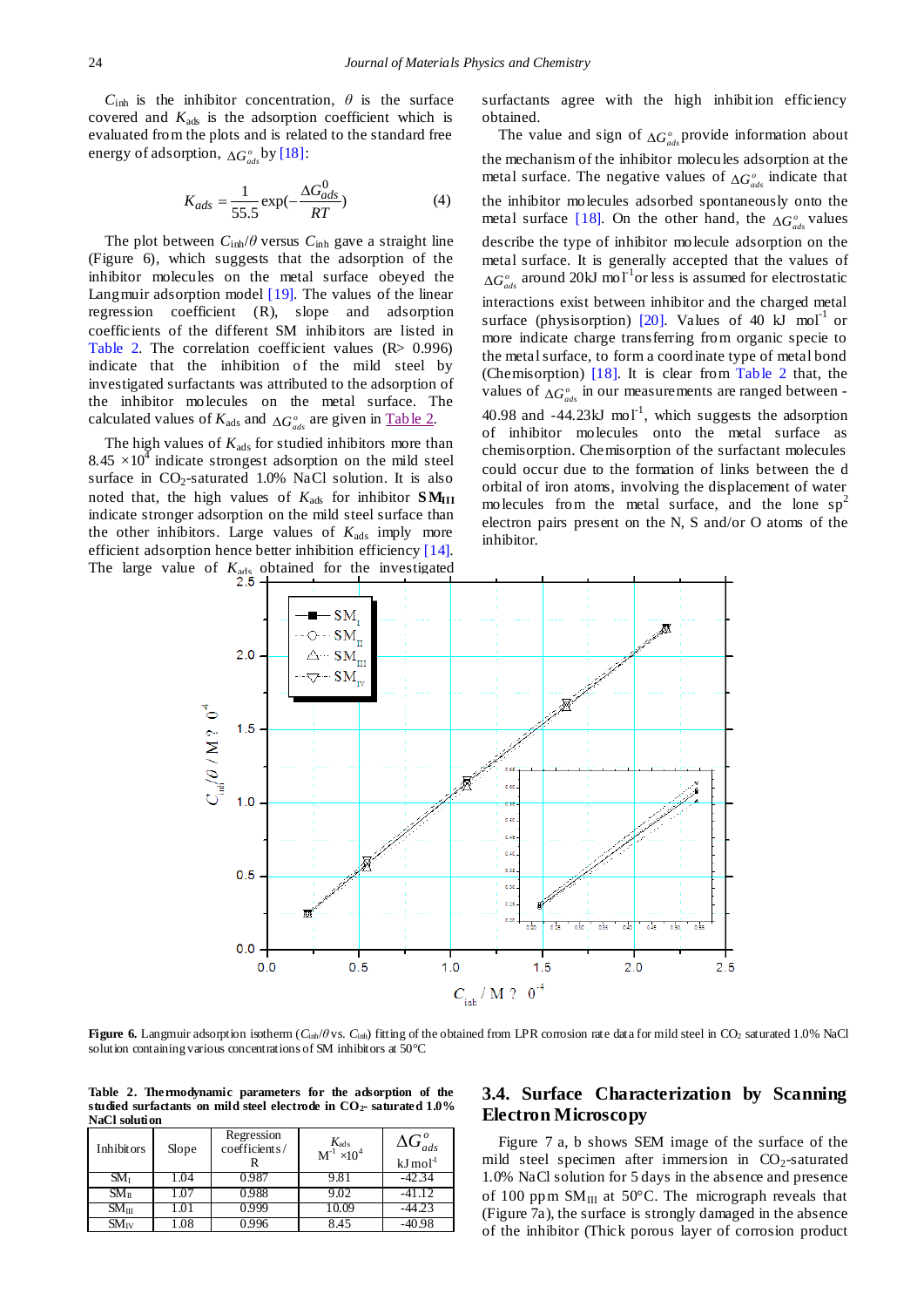was formed). Figure 7b and SEM image of the surface of mild steel specimen after immersion for the same time interval in the investigated aggressive media containing 100 ppm of the inhibitor  $(SM_{III})$ . The micrograph reveals that, there is a decrease in the corrosion sites and pits over the surface of the mild steel. In Figure 7b it appears that, the most of electrode surface is covered by protective layer and surface became more smoothly. This suggests that the inhibitor is strongly adsorbed on metal surface, and this hinders the corrosion process. From these observations we can say that,  $SM_{III}$  inhibitor give a good inhibition effect for the mild steel and this confirms the results obtained from the corrosion measurements.



**30 kV**  $\times 1.000$  $10 \mu m$ 0232

**Figure 7.** Scanning electron micrographs of steel samples (at  $x = 1000$ ) (a) after immersion in 1.0% NaCl solution saturated with CO<sub>2</sub> for 5 days, (b) after immersion in 1.0% NaCl solution saturated with CO<sub>2</sub> for 5 days in presence of 100 ppm of the inhibitor  $SM_{III}$ 

# **4. Conclusion**

In the above results and discussion, the following conclusions are drawn:

1) Complex surfactants from the type of fatty acids were synthesized based on vegetable oils, and their structure was confirmed by physical-chemical spectroscopic methods.

2) The corrosion inhibition efficiencies of SM inhibitors were studied by LPR corrosion rate. Test results show that the surfactants studied are efficient inhibitors for mild steel corrosion in  $CO<sub>2</sub>$ -saturated solution even at low concentration. The inhibition efficiencies increased with the increase of SM concentrations.

3) The results also show that the inhibition efficiencies in the case of inhibitors obtained on the basis of corn oil are higher compared with those of inhibitors obtained based on other oils at the same conditions. This behavior may be due to the difference in fatty acids compositions of the investigated oils.

4) The adsorption of the investigated surfactants on the mild steel obeyed the Langmuir adsorption isotherm model.

5) SEM observations of the electrode surface showed that a surface film of inhibitor is formed on the electrode surface.

#### **Acknowledgments**

The authors would like to thank the Institute of Petrochemical Processes of National Academy of Sciences of Azerbaijan and the Egyptian Ministry of Higher Education - sector missions for the financial support.

## **References**

- <span id="page-6-0"></span>[1] Zhao, G.X, et al., "Formation Characteristics of CO<sub>2</sub> Corrosion Product layer of P110 Steel Investigated by SEM and Electrochemical Technique" *Iron and steel research International*, 16 (41). 89-94. 2009.
- <span id="page-6-1"></span>[2] Abd El-Lateef, H. M., Aliyeva, L. I., Abbasov, V. M., Ismayilov T. A., Ismayilova, X. R., "Development of New Eco-Friendly Corrosion Inhibitors Based on Vegetable Oils for Protection from CO<sup>2</sup> Corrosion," *Chemistry Journal,* 2 (2). 37-51. 2012.
- [3] Abd El-Lateef, H. M., Abbasov, V. M., Aliyeva, L. I., Ismayilov, T. I., Qasimov, E. E., Ahmadov, T. U., "Novel anionic surfactants based on cottonseed oil and their corrosion inhibition efficiency for carbon steel in CO<sub>2</sub> saturated solution," *Global J. Phys. Chem.,* 3. 14. 2012.
- <span id="page-6-2"></span>[4] Fuchs-Godec, R., "Effect of the Nature of the Counterions of Nalkyl Quaternary Ammonium Salts on Inhibition of the Corrosion Process," *Acta Chim. Slov*. 54. 492-502. 2007.
- <span id="page-6-3"></span>[5] Branzoi, V., Branzoi, F., Baibarac, M., "The inhibition of the corrosion of Armco iron in HCl solutions in the presence of surfactants of the type of N-alkyl quaternary ammonium salts," *Mater. Chem. Phys.* 65. 288-297. 2000.
- [6] Atkin, R., Craig, V. S. J., Wanless, E. J., Biggs, S, "The influence of chain length and electrolyte on the adsorption kinetics of cationic surfactants at the silica-aqueous solution interface," *J. Colloid Interface Sci*. 266(2). 236-244. 2003.
- <span id="page-6-4"></span>[7] Mazhar, A.A., Badaway, W.A., Abou-Romia, M.M., "Impedance studies of corrosion resistance of aluminium in chloride media," *Surf. Coat. Techol*., 29. 335. 1986.
- <span id="page-6-5"></span>[8] Villamizar, W., Casales, M., Gonzalez-Rodriguez, J. G., Martinez, L., "CO<sub>2</sub> corrosion inhibition by hydroxyethyl, aminoethyl, and amidoethyl imidazolines in water–oil mixtures", *J Solid State Electrochem.*, 11. 619-629. 2007.
- <span id="page-6-6"></span>[9] Migahed, M.A., "Corrosion inhibition of steel pipelines in oil fields by N,N-di(poly oxy ethylene) amino propyl lauryl amide," *Prog. in Org. Coat.,* 54. 91-98. 2005.
- <span id="page-6-7"></span>[10] Malik, M. A., Hashim, M. A., Nabi, F., AL-Thabaiti, S. A., Khan, Z., "Anti-corrosion Ability of Surfactants: A Review," *Int. J. Electrochem. Sci*., 6. 1927-1948. 2011.
- <span id="page-6-8"></span>[11] Staicopolus, D. N., "The Role of Cementite in the Acidic Corrosion of Iron."J. Electrochem. Soc. 110. 1121-1124. 1963
- <span id="page-6-9"></span>[12] Crolet, J. L., Thevenot, N., Nesic, S., "Role of conductive *corrosion* products in the protectiveness of *corrosion* layers," *Corrosion*, 54. 194-203. 1998.
- [13] Videm, K., Kvarekvaal, J., Perez, T., Fitzsimons, G., *NACE Corrosion*/96, Houston, Texas, Paper No. 1. 1996.
- <span id="page-6-10"></span>[14] El-Sayed, A. R., Shaker, A. M., Abd El-Lateef, H. M., "Corrosion inhibition of tin, indium and tin–indium alloys by adenine or adenosine in hydrochloric acid solution," *Corros. Sci.* 52. 72-81. 2010.
- <span id="page-6-11"></span>[15] Johansson, I., Svensson, M, "Surfactants based on fatty acids and other natural hydrophobes," *Curr. Opinion in Coll. and Inter. Sci.*, 6 (2). 178-188. 2001.
- <span id="page-6-12"></span>[16] Migahed, M.A., Abd-El-Raouf, M., Al-Sabagh, A.M., Abd-El-Bary, H.M., "Effectiveness of some non ionic surfactants as corrosion inhibitors for carbon steel pipelines in oil fields," *Electrochimica Acta,* 50. 4683-4689. 2005.
- <span id="page-6-13"></span>[17] Negm, N. A., Ghuiba, F. M., Mahmoud, S. A., Tawfik, S. M., "Biocidal and anti-corrosive activities of benzoimidazol-3-ium cationic Schiff base surfactants," *Eng. Life Sci*. 11(5). 496-510. 2011.